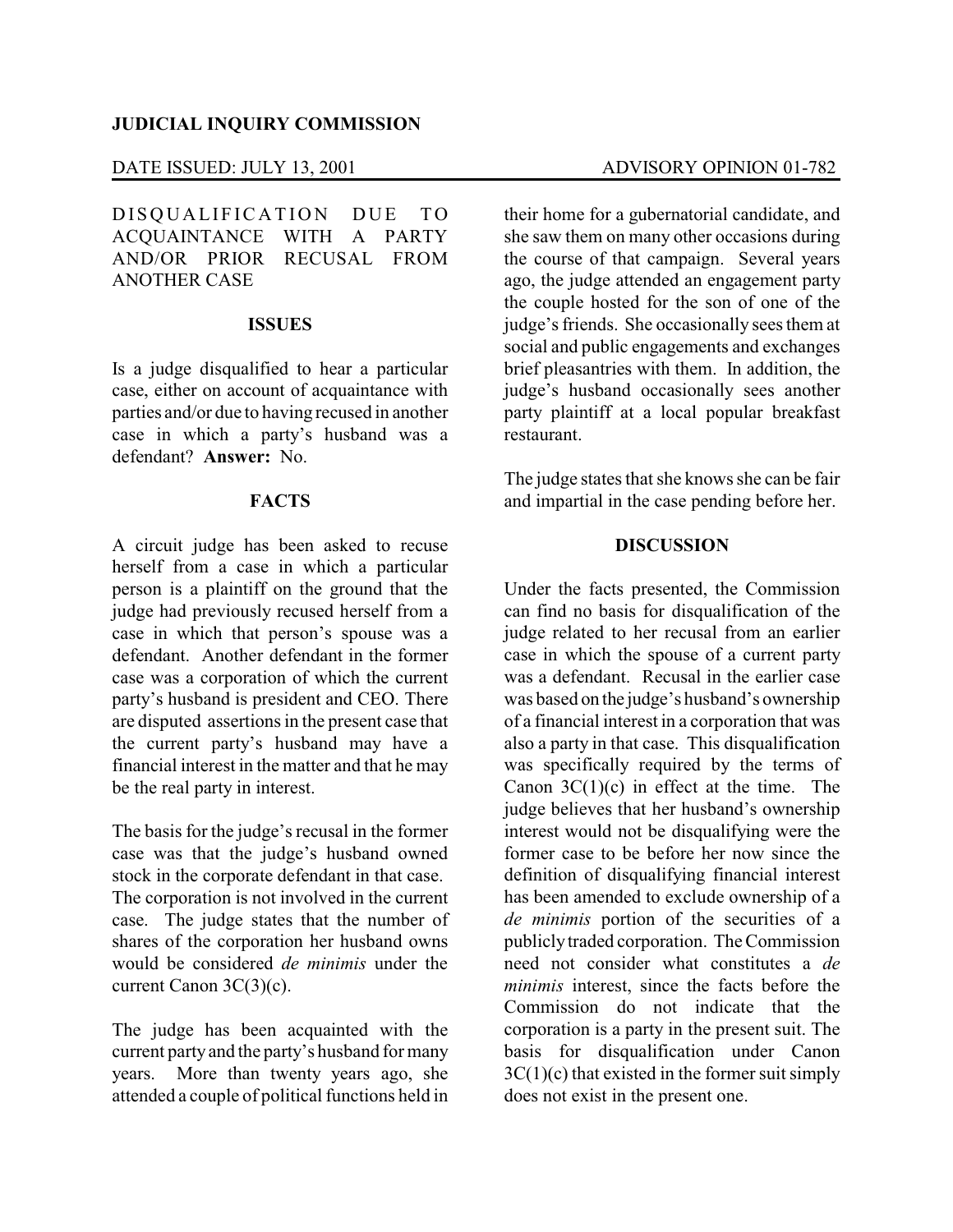Under Canon 3C(1), Alabama Canons of Judicial Ethics, recusal is required when "facts are shown which make it reasonable for members of the public or a party, or counsel opposed to question the impartiality of the judge." *Acromag-Viking v. Blalock*, 420 So.2d 60, 61 (Ala. 1982). Specifically, the test under Canon 3C(1) is: "Would a person of ordinary prudence in the judge's position knowing all of the facts known to the judge find that there is a reasonable basis for questioning the judge's impartiality?" *Matter of Sheffield*, 465 So.2d 350, 356 (Ala. 1984).

In the opinion of the Commission, neither the fact that the spouse of the current plaintiff is president and CEO of the corporation involved in the former case nor the spouse's possible personal interest in the present case create a reasonable question as to the judge's impartiality.

The Commission has addressed questions involving a judge's friendship or other association with a party on a number of prior occasions. *See, e.g.,* Advisory Opinions 93- 510, 93-511, 95-541, 96-613, 99-729, and 01- 776. "Whether or not disqualification is required when a friend appears as a party to a suit before a judge depends on how personal the relationship is between the judge and the party." J. Shaman, S. Lubet, J. Alfini, *Judicial Conduct and Ethics* §4.15 at 137 (3rd ed. 2000). "[I]t is an inescapable fact of life that judges serving throughout the State will necessarily have had associations and friendships with parties coming before their courts. A judge should not be subject to disqualification for such ordinary relations with his fellow citizens." *See, Ex parte Hill*, 508 So. 2d 269, 272 (Ala. Civ. App. 1987) (judge's recusal upheld where judge recused

himself because "there has been a long association between the parties and this judge and his wife, from living together at an early age in an apartment complex to communication and schooling of the children, church affiliation and manyother associations over the years"). *See also*, *Clemmons v. State*, 469 So. 2d 1324 (Ala. Crim. App. 1985) ("that the trial judge and victim knew each other and possibly enjoyed a friendship both professionally and socially is not reason enough to require the judge to recuse himself").

The type of close personal friendship that would require disqualification of a judge under Canon 3C(1) is not present in this case. *Compare, Bryars v. Bryars,* 485 So.2d 1187 (Ala. Civ. App. 1986). Thus, the Commission concludes that the Canons of Judicial Ethics do not require disqualification of the judge on account of the acquaintanceships in this case.

# **REFERENCES**

Alabama Advisory Opinions 93-510, 93-511, 95-541, 96-613, 99-729, and 01-776.

Alabama Canons of Judicial Ethics, Canon  $3C(1)$  and  $3C(1)(c)$ .

*Acromag-Viking v. Blalock*, 420 So.2d 60 (Ala. 1982).

*Bryars v. Bryars,* 485 So.2d 1187 (Ala. Civ. App. 1986).

*Clemmons v. State*, 469 So. 2d 1324 (Ala. Crim. App. 1985).

*Ex parte Hill*, 508 So. 2d 269 (Ala. Civ. App. 1987).